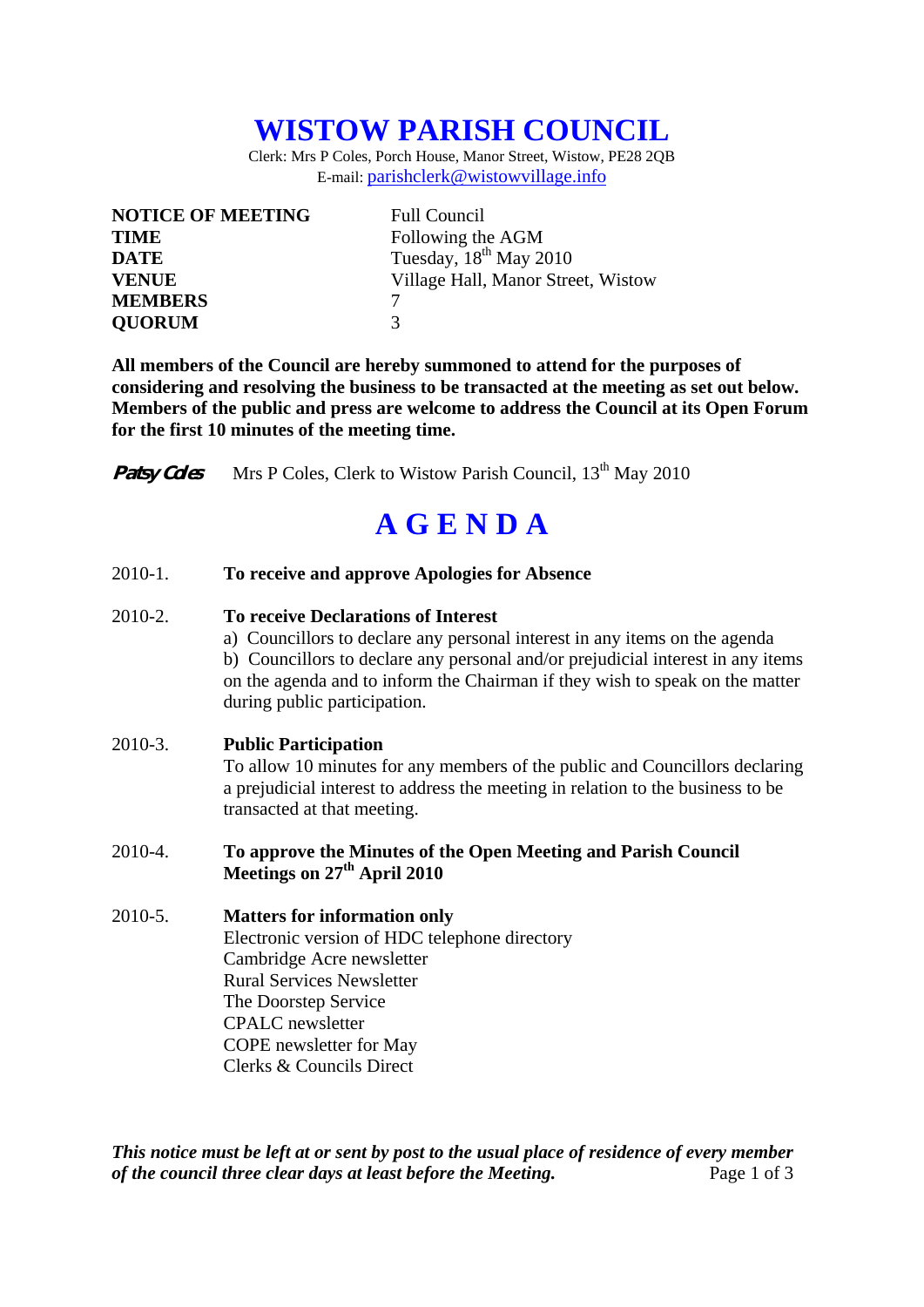| Page 2   |                                                                                                                                                                                                                                                                                                                                                                                                                                                                                                                                                                                             |
|----------|---------------------------------------------------------------------------------------------------------------------------------------------------------------------------------------------------------------------------------------------------------------------------------------------------------------------------------------------------------------------------------------------------------------------------------------------------------------------------------------------------------------------------------------------------------------------------------------------|
| 2010-6.  | <b>Community Liaison Officer</b><br>Any Police or Crime issues to be discussed?                                                                                                                                                                                                                                                                                                                                                                                                                                                                                                             |
| 2010-7.  | To receive reports from County and District Councillors<br>Mr V Lucas, Mr P Bucknell, and Mr P Ward                                                                                                                                                                                                                                                                                                                                                                                                                                                                                         |
| 2010-8.  | <b>Finance</b><br>a) to approve the Financial Statement<br>b) to approve payment of outstanding amounts :<br>Mrs P Coles - May salary (rates as per minute no. 8e<br>of the meeting dated the $15/12/09$ )<br>£220.40<br>Lee Gray grass cutting<br>£169.58<br>c) to review cash flow and resolve anticipated issues<br>Annual grass cutting bill to be spread equally over 12 months                                                                                                                                                                                                        |
| 2010-9.  | Correspondence                                                                                                                                                                                                                                                                                                                                                                                                                                                                                                                                                                              |
| 2010-10. | To consider any Planning Applications received<br>None received                                                                                                                                                                                                                                                                                                                                                                                                                                                                                                                             |
| 2010-11. | Open Meeting, Tuesday, 27 <sup>th</sup> April 2010<br>Update on outstanding issues                                                                                                                                                                                                                                                                                                                                                                                                                                                                                                          |
| 2010-12. | <b>Street Lighting</b><br>PC9, Church Street response from HDC regarding replacement and decision.                                                                                                                                                                                                                                                                                                                                                                                                                                                                                          |
| 2010-13. | Official Playground Opening 22 <sup>nd</sup> May 2010<br>Final arrangements and confirmation and allocation of tasks                                                                                                                                                                                                                                                                                                                                                                                                                                                                        |
| 2010-14. | <b>Parish Plan Action Plan Working Parties Feedback and Updates</b><br>a- Traffic and Road Issues Ms Rice/Ms Robinson/Mr Carter<br>Sunken pavement on Bridge Street<br>Harris Lane update<br>Roadside trees obstructing bus route<br>Salt bins – update on installation<br>b-Litter<br>Ms Robinson<br>Mr Carter<br>c- Countryside<br>d-Leisure facilities<br>Dr Farrar/Mr Williams<br>Mr Carter is on the risk assessment/bin rota for June<br>Update on white line to prevent parking in front of playground<br>Leases for access onto playground from Kingston Way<br>Village sign repair |

*This notice must be left at or sent by post to the usual place of residence of every member of the council three clear days at least before the Meeting.* Page 2 of 3